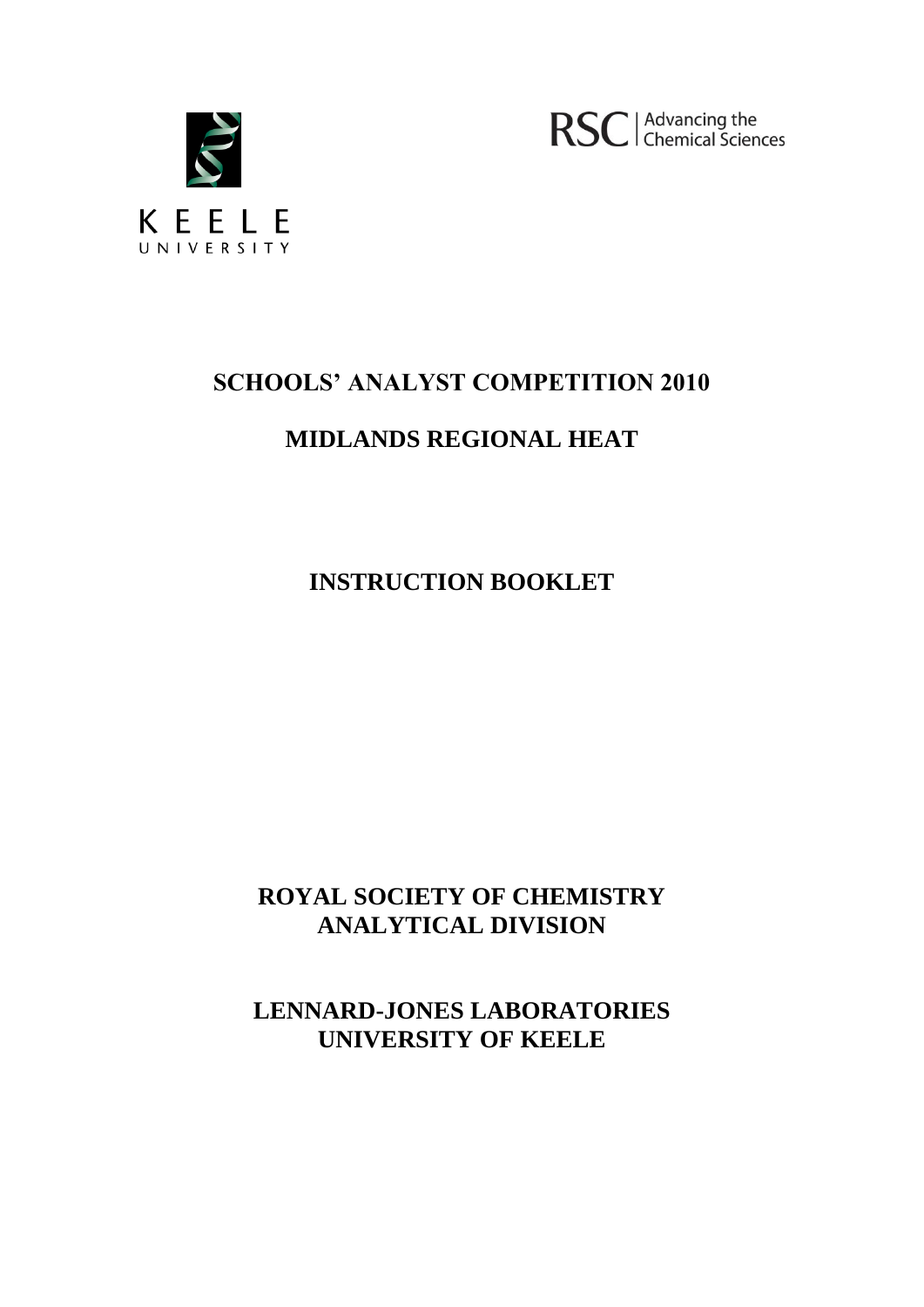## **Food Additives: Paranoia or Poisoning?**

### **Welcome:**

Welcome to the Schools' Analyst competition. Today's competition is based around three analytical experiments which aim to give answers to a number of questions. You will need to carry out the experiments and make decisions about the data you obtain in order to answer the questions.

To be able to complete the tasks you will need to work as a team and distribute the workload so that each of you is always busy. Make sure you read through the safety information and the instructions before you start on any experimental work.

We hope that you enjoy your day with us at Keele University and wish you good luck in the competition!

### **The Scenario:**

Your friend Katie has recently joined a local rugby club. She's been training hard and has made the girl's first team. However, after her Tuesday night training sessions she often feels unwell and has complained of nausea and skin flare-ups.

After doing some research Katie has found out that artificial food colourings can trigger allergic responses similar to the symptoms she experienced. She can think of two possible sources for the artificial food dye:

- 1. The rugby club is sponsored by "Powerade" who supply the club with batches of their blue sports drink free of charge. Katie suspects they might have been given a dodgy batch containing dangerous levels of an artificial blue food dye.
- 2. After practise night the rugby club order a takeaway from the local curry house. The curry house claims to only use natural colourings such as saffron and turmeric in their food, but Katie suspects that they might be using cheaper artificial dyes to make their food look more appealing.

Katie has been complaining loudly about her suspicions, and threatening to run tests on the leftover curry and the sports drink. When she goes back to the clubhouse to collect samples she finds there has been a fire at the clubhouse kitchen. Fortunately the fire brigade arrived in time to put out the fire with only limited damage.

Suspiciously the fire appears to have started at the door to the kitchen, rather than being caused by a faulty appliance. Katie wonders if the fire has been started deliberately to destroy evidence of misuse of food additives.

Katie is able to rescue a sample of left over curry powder and a couple of bottles of Powerade drink. She also collects a soil sample from just outside the clubhouse kitchen door to compare with a 'blank' soil sample taken 50m away from the scene of the fire.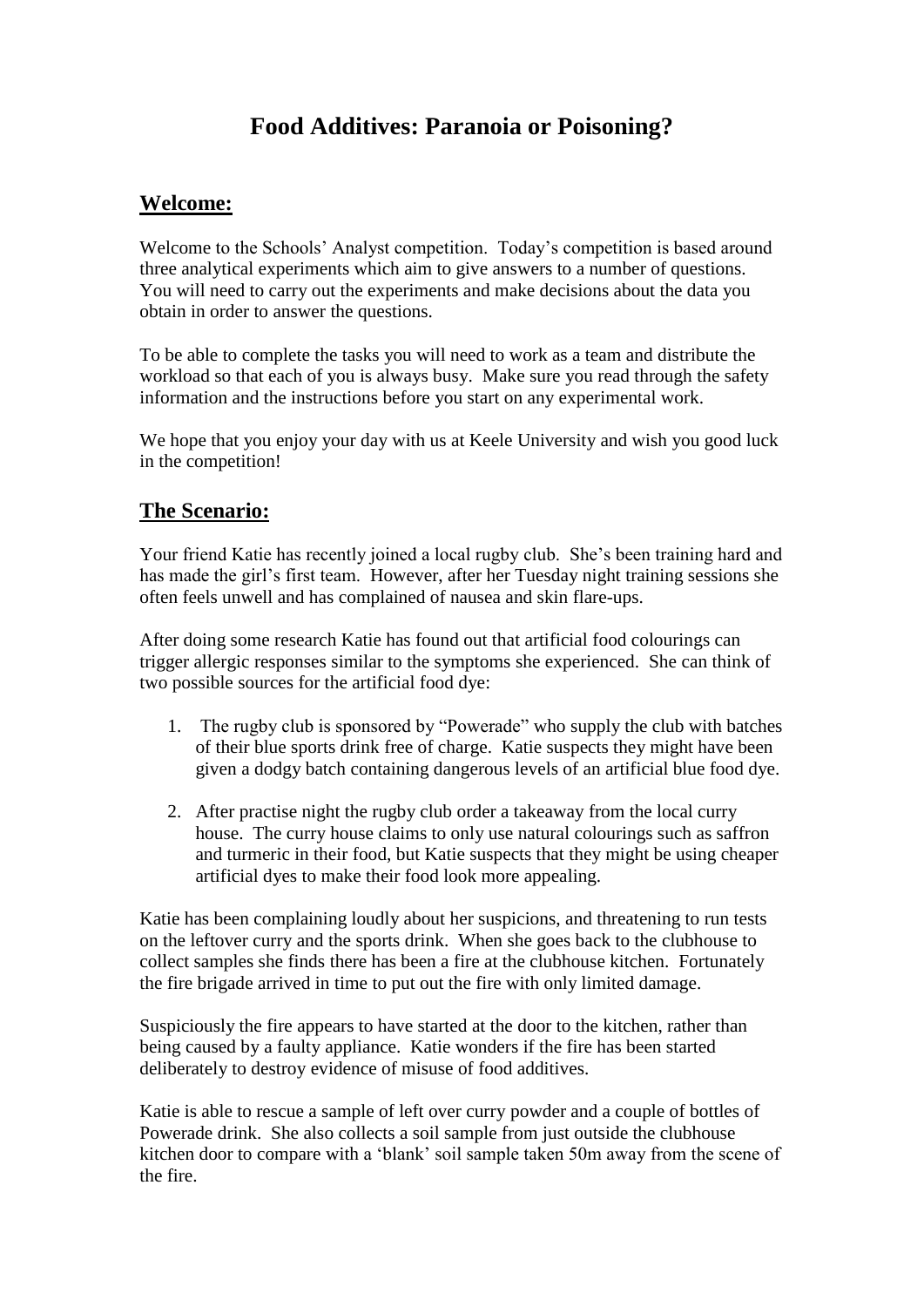## **The Tasks:**

Your tasks today are:

- 1. To determine which food additive is present in the blue sports drink and whether it is present at safe levels.
- 2. To determine whether the sample of left over curry powder contains natural or artificial colourings, and to identify the type of colouring used.
- 3. To determine whether there are petroleum hydrocarbons present in the soil sample taken from the scene of the fire.

## **Planning:**

To be successful you will need to plan how each member of the group will use their time. Our estimate of the time required for the experiments is:

| UV/vis spectroscopy  | 1.5 hours   |
|----------------------|-------------|
| TLC Analysis         | $1.5$ hour  |
| GC                   | 2 hours     |
| Write-up / Questions | $0.5$ hours |

Note: For the GC experiment your team will need to book three 20 minute slots on the GC sign-up sheet. We recommend you book these slots at the start of the day and plan the rest of your work around them.

#### **Results:**

This instruction booklet contains space for your observations as you conduct the experiments. You will have a copy of this booklet each and you should fill this in as you are conducting the experiments.

The answer sheets will be collected in and marked at the end of the day. They ask you to record your results and conclusions from the three experiments and also to answer a number of questions relating to the experiments. You will need to complete one set of answer sheets per team.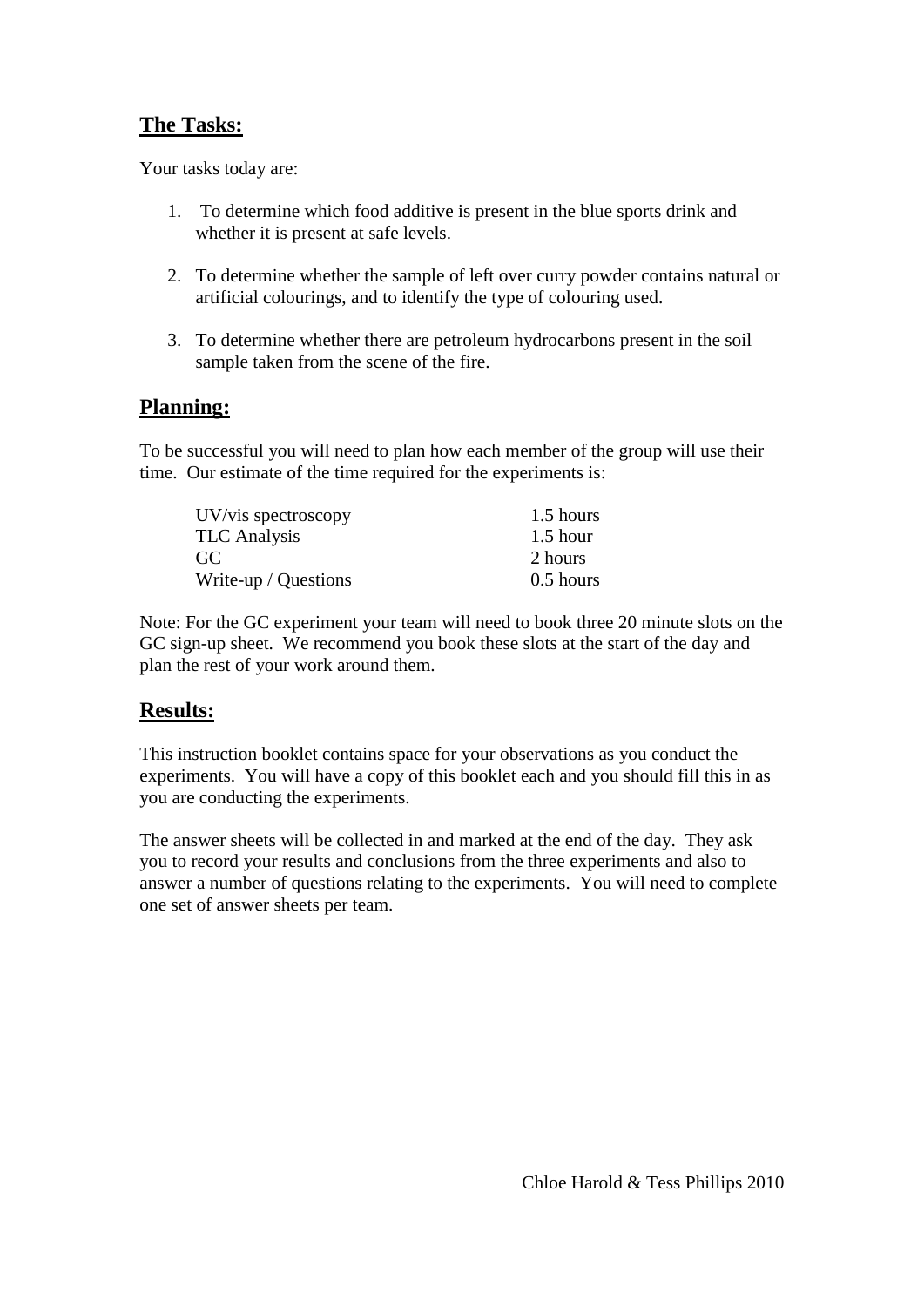## 2010 National Schools' Analyst Competition Keele University

#### **Important Safety Information**

Lab coats and safety spectacles must be worn at all times in the laboratory (these will be provided).

Do not eat or drink in the laboratory.

Long hair should be tied back.

No shorts, skirts, leggings or tights should be worn.

No open-toed shoes - only enclosed shoes may be worn in the laboratories i.e. no sandals, ballet-type shoes or flip flops.

Some of the chemicals you will be using are hazardous. The hazards and precautions associated with each chemical are listed below:

| <b>Chemical substance</b> | <b>Hazards</b>                                      | <b>Precautions</b>         |  |
|---------------------------|-----------------------------------------------------|----------------------------|--|
| Acetone                   | Highly flammable, irritant                          | Fume cupboard. Wear        |  |
|                           |                                                     | gloves.                    |  |
| Hexane                    | Highly flammable, irritant,<br>Fume cupboard. Avoid |                            |  |
|                           | harmful,                                            | skin contact, wear gloves. |  |
| <b>Butanol</b>            | Flammable, harmful,                                 | Fume cupboard. Avoid       |  |
|                           | irritant                                            | skin contact, wear gloves. |  |
| Ethanol                   | <b>Highly flammable</b>                             | Fume cupboard.             |  |
| Conc. ammonia             | Flammable, toxic, causes                            | Fume cupboard. Avoid       |  |
|                           | burns                                               | skin contact, wear gloves. |  |
| Tartrazine                | Harmful                                             | Do not breathe dust, avoid |  |
|                           |                                                     | skin contact, wear gloves. |  |
| Sunset yellow             | Irritant                                            | Do not breathe dust, avoid |  |
|                           |                                                     | skin contact, wear gloves. |  |
| Saffron                   | Irritant                                            | Do not breathe dust, avoid |  |
|                           |                                                     | skin contact, wear gloves. |  |
| Turmeric                  | Irritant                                            | Do not breathe dust, avoid |  |
|                           |                                                     | skin contact, wear gloves. |  |
| E133 Brilliant blue       | Harmful, toxic                                      | Avoid skin contact, wear   |  |
|                           |                                                     | gloves.                    |  |
| E131 Patent blue          | Harmful, toxic                                      | Avoid skin contact, wear   |  |
|                           |                                                     | gloves.                    |  |
| Sports drink              | Not for human                                       | Do not ingest.             |  |
|                           | consumption                                         |                            |  |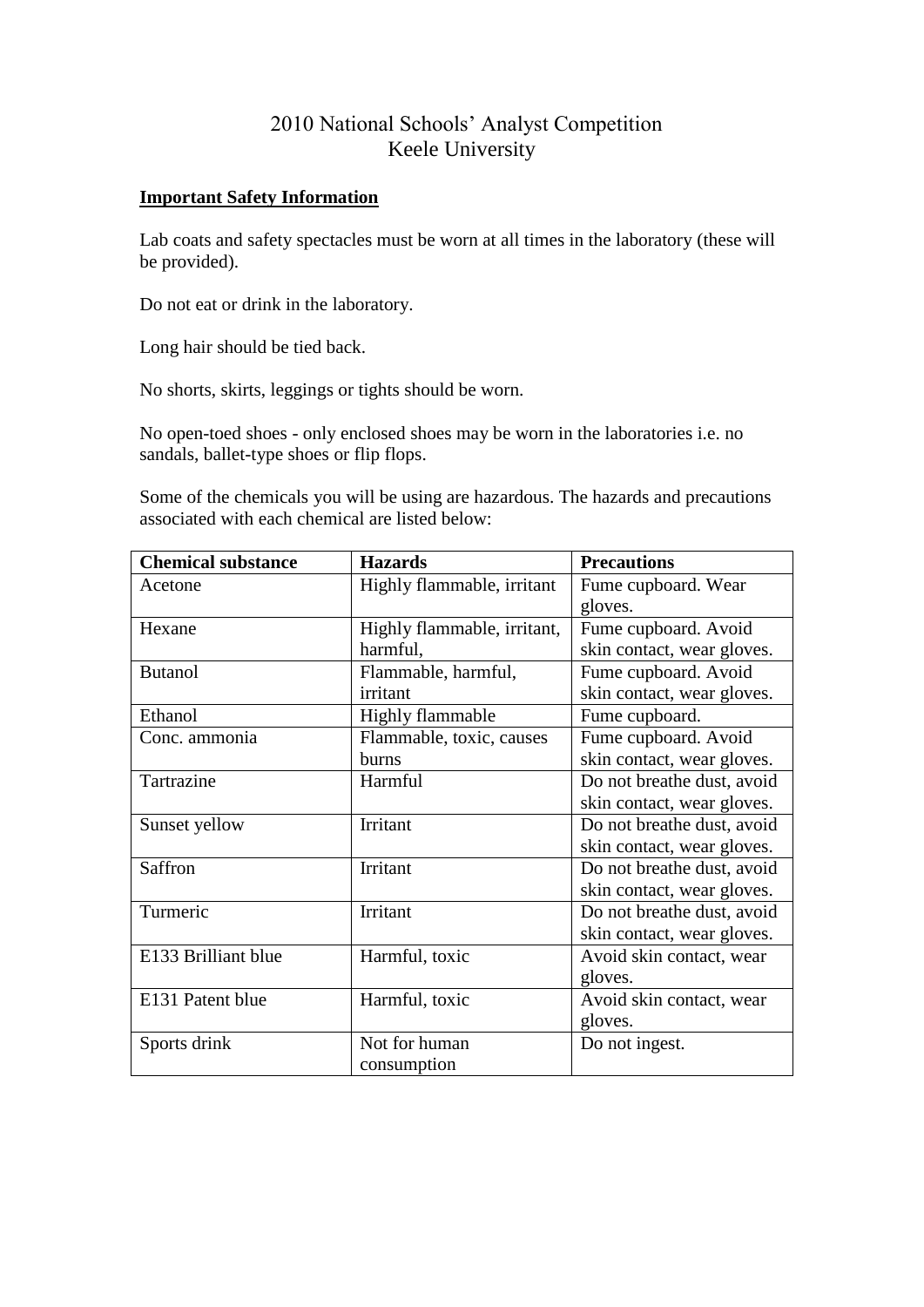## **1. Determination of the dye concentration in a sports drink using UV-VIS spectrophotometry**

**In this experiment you will use UV-VIS spectrophotometry to identify the dye used in the sports drink. You will then construct a calibration graph by measuring the absorbance of standards of known concentrations, and use it to determine the concentration of dye in the sports drink.**

## **Equipment:**

| 5 x 10 ml volumetric flasks | Stock solution of E133 dye $(1x10^{-4} \text{ mol L}^{-1})$ |
|-----------------------------|-------------------------------------------------------------|
| 100-1000 µl auto-pipette    | Stock solution of E131 dye $(1x10^{-4} \text{ mol L}^{-1})$ |
| Plastic pipettes            | Questioned sports drink sample                              |
| UV-VIS spectrophotometer    | Distilled water                                             |
| Cuvettes                    |                                                             |

## **Experimental procedure:**

1. From the stock solutions provided, prepare a  $1x10^{-5}$  mol L<sup>-1</sup> solution of E131 and a  $2x10^{-5}$  mol L<sup>-1</sup> solution of E133 by using an auto-pipette to pipette an appropriate volume of stock solution (you will need to calculate this) into a 10 ml volumetric flask and making up to the mark with distilled water.

IF YOU ARE UNSURE OF HOW TO USE AN AUTO-PIPETTE PLEASE ASK A DEMONSTRATOR.

2. Use separate plastic pipettes to transfer a small amount of these prepared solutions, the sports drink sample, and distilled water (to use as a blank) to separate cuvettes (fill about ⅔ full).

#### CONSULT A DEMONSTRATOR ABOUT THE OPERATION OF THE SPECTROPHOTOMETER.

- 3. Using water as a blank, collect the visible absorption spectra of the 3 samples (E131, E133, sports drink) over the wavelength range 400-700 nm. Identify  $\lambda_{\text{max}}$  for each of the dyes, and determine which dye is present in the questioned sports drink sample. Record the absorbance of the sports drink sample at  $\lambda_{\text{max}}$ .
- 4. From the appropriate stock solution, prepare 4 calibration standards of the dye present in the sports drink (using volumetric flasks as in step 1). The concentrations of these solutions should be as follows:  $2x10^{-5}$  mol  $L^{-1}$ ,  $1x10^{-5}$  mol L<sup>-1</sup>, 0.5x10<sup>-5</sup> mol L<sup>-1</sup>, and 0.2x10<sup>-5</sup> mol L<sup>-1</sup>.
- 5. Transfer each solution to a separate cuvette.
- 6. Collect the spectrum of each solution (using water as a blank), and record the absorbance at  $\lambda_{\text{max}}$ .

Now plot a calibration graph of absorbance (at  $\lambda_{\text{max}}$ ) versus concentration, and use the graph to determine the concentration of the dye in the questioned sports drink. Record your results on the answer sheet.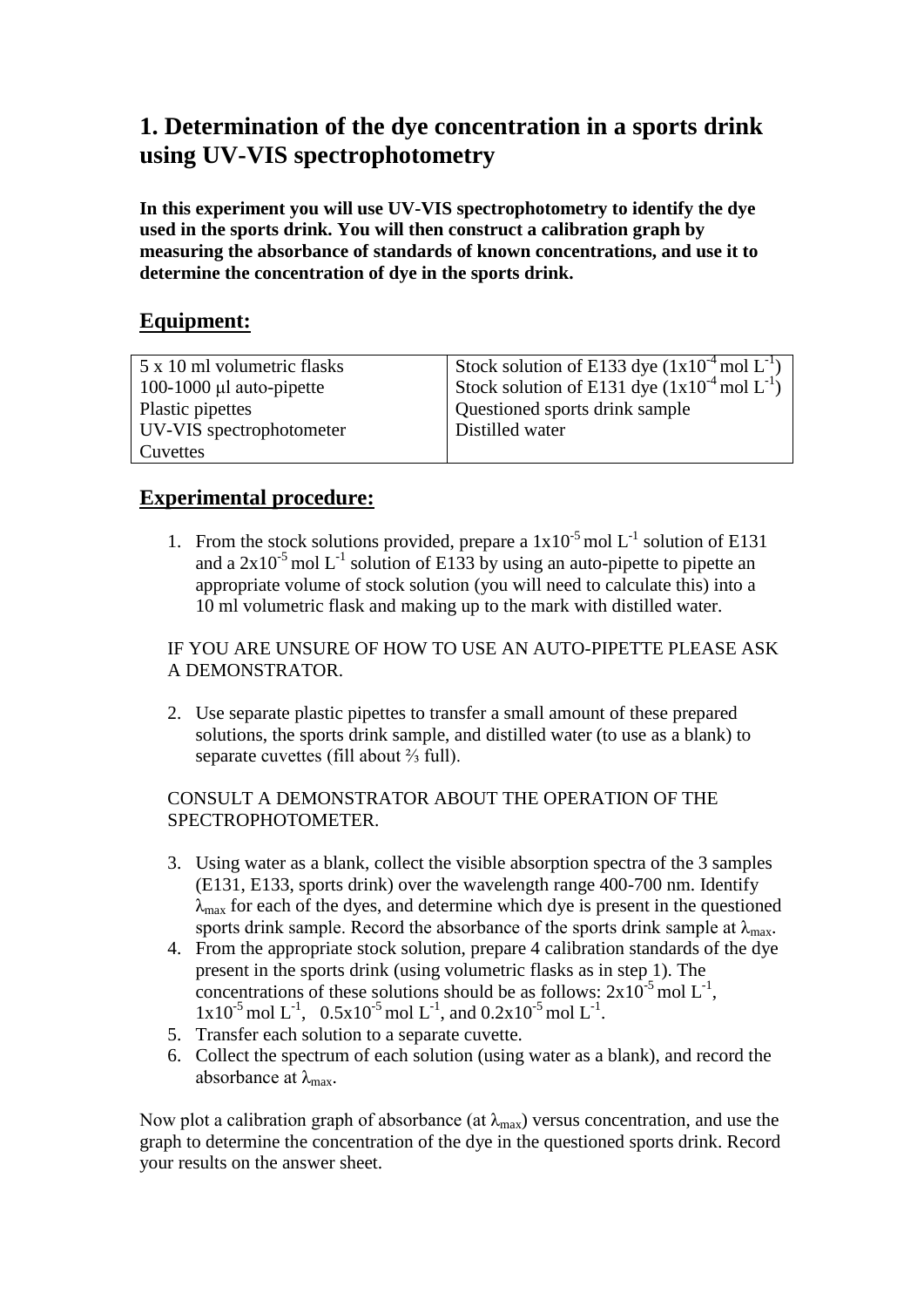### **Results:**

 $\lambda_{\text{max}}$  value for E133 solution:

 $\lambda_{\text{max}}$  value for E131 solution:

 $\lambda_{\text{max}}$  value for questioned sports drink sample:

The dye present in the questioned sports drink sample is:

| Dye concentration (mol $L^{-1}$ ) | Absorbance |
|-----------------------------------|------------|
|                                   |            |
|                                   |            |
|                                   |            |
|                                   |            |
|                                   |            |
| <b>Sports drink sample</b>        |            |

#### **Attach calibration graph**

Concentration of dye in sports drink (from graph): \_\_\_\_\_\_\_\_\_\_\_\_\_\_mol L-1

Convert the molar concentration (mol  $L^{-1}$ ) to mass concentration (g  $L^{-1}$ ) of dye: (Relative molar mass E131 = 582.66 g mol<sup>-1</sup>, E133 = 792.85 g mol<sup>-1</sup>) Show details of your calculations.

Now convert to mg  $L^{-1}$ : (Remember that there are 1000 mg in a g)

The maximum permitted level of E133 and E131 in drinks is 50 mg  $L^{-1}$ . Is the concentration of dye in the sports drink sample you have tested within this limit?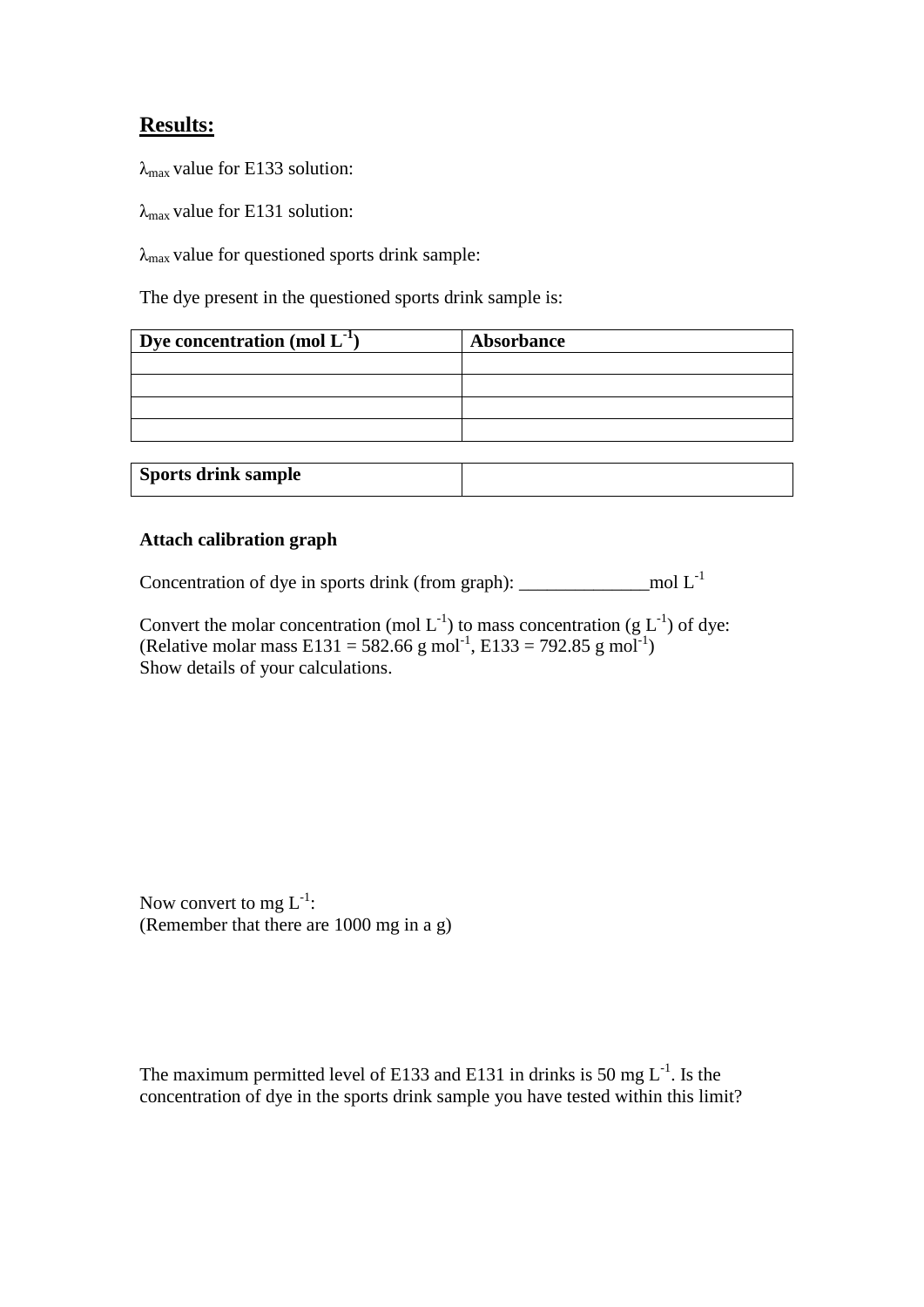## Experiment 1 - Background Information

#### **UV-VIS Spectroscopy**

Many compounds absorb light in the near-ultra violet or visible region of the electromagnetic spectrum. UV-Vis spectrophotometry can be used to measure how much light is absorbed by a compound, and this information can be used to measure the concentration of the compound.

A spectrophotometer measures the intensity of light passing through a sample (I), and compares it to the intensity of light before it passes through the sample  $(I_0)$ . The proportion of light that exits from the solution is called the transmittance (T) and is given by:

$$
T=\underline{\ I}_{I_0}
$$

The transmittance depends on the concentration of a sample (c), and the length of the sample through which the light travels through (the pathlength, l). This relationship is given by:

$$
-log_{10}T = \epsilon cl
$$

The quantity  $-\log_{10}T$  is known as the absorbance (A), and the spectrophotometers you will be using today will display this quantity automatically. ε is a constant called the absorption coefficient that is specific to a particular compound. Hence, we arrive at the Beer-Lambert law which shows that the absorbance (A) of a sample is directly proportional to its concentration (c):

 $A = \varepsilon c$ 

This relationship suggests that a plot of absorbance (A) versus concentration (c) will be a straight line going through zero. The absorbance of a solution is recorded at **λmax** (the wavelength corresponding to the peak absorbance of the solution).

#### **Dilutions**

For this experiment you will be required to make up dilutions from a stock solution of known concentration in order to obtain solutions of specific concentrations. To work out the volume of stock solution required to do this, the following equation will be useful:

$$
c_1V_1=c_2V_2
$$

(Where  $c_1$  is the concentration of the stock solution,  $V_1$  is the volume of stock solution you need to calculate,  $c_2$  is the concentration you want to achieve,  $V_2$  is the final volume of the solution).

You will then use an autopipette to transfer the calculated volume  $(V_1)$  of stock solution into the volumetric flask (remember that there are **1000 μl in 1 ml**).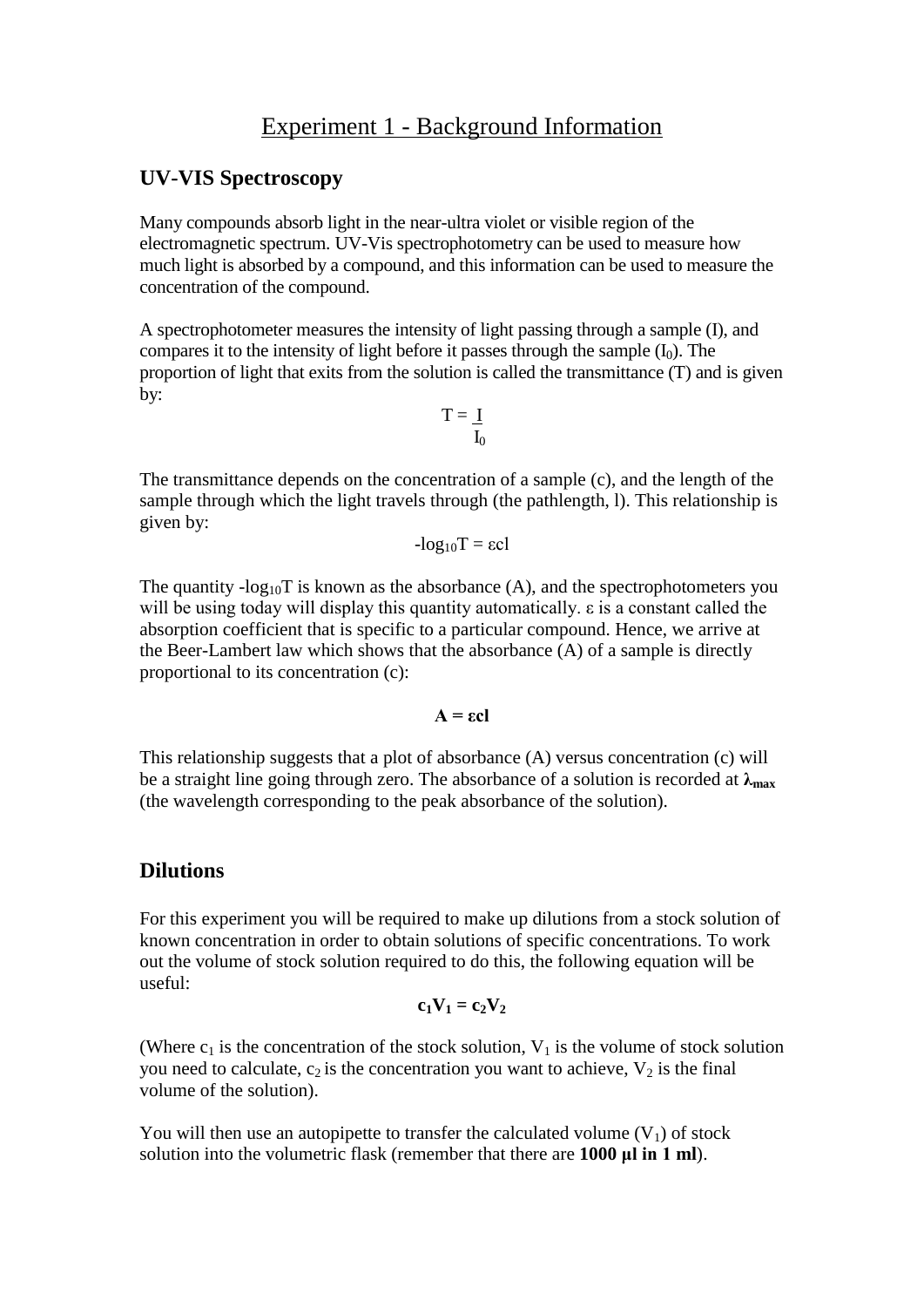## **2. Thin layer chromatography of food colourings**

**In this experiment you will use thin layer chromatography to identify what food colouring(s) are present in the curry powder sample, in particular to determine whether natural (saffron/turmeric) or artificial (tartrazine/sunset yellow) colourings have been used.**

## **Equipment:**

| 25 ml measuring cylinder     | 50/50 acetone/water mixture |
|------------------------------|-----------------------------|
| 250 ml conical flask         | <b>Butanol</b>              |
| Parafilm                     | Ethanol                     |
| TLC plate                    | Distilled water             |
| Pencil and ruler             | Conc. ammonia               |
| 5 sample vials               | Tartrazine (E102)           |
| 100-1000 $\mu$ L autopipette | Sunset Yellow (E110)        |
| TLC spotters                 | Turmeric (E100)             |
| Heat gun                     | Saffron (E164)              |
| Tall beaker and watch glass  | Curry powder sample         |
| Oven                         |                             |

## **Experimental procedure:**

- 1. Make up the chromatography solvent in a fume cupboard: into a 250 ml conical flask add 50 ml butanol, 25 ml ethanol, 25 ml distilled water, and 10 ml concentrated ammonia. Cover with Parafilm, swirl well, and then allow the mixture to stand with occasional swirling whilst you prepare the TLC plate.
- 2. Add 1 ml of the 50/50 acetone/water mixture to each of the vials containing the 4 standard dyes and the test sample.
- 3. Draw a line on the TLC plate about 1cm from the bottom using a pencil and ruler, and mark on positions on the line for five spots that are a similar distance apart (be careful not to disturb the silica when you do this).
- 4. Using separate TLC spotters, spot each dye and the test sample once onto the plate, using the heat gun to dry them gently. For saffron, spot twice more, making sure each spot is dried before you apply the next one.
- 5. In a fume cupboard, transfer the chromatography solvent to a tall beaker, ensuring that the solvent surface will lie below the line of sample spots on the TLC plate (a solvent depth of ~0.5cm should be adequate).
- 6. Carefully lower the TLC plate into the beaker, cover with a watch glass, and allow the solvent to rise up the plate (this will take at least 30 minutes).
- 7. When the solvent front has travelled  $\frac{3}{4}$  of the way up the plate, remove the plate from the beaker and mark on the position of the solvent front. Leave the plate in the fume cupboard for ten minutes, and then dry it in the oven for 10 minutes.

Now calculate the  $R_f$  value for each spot and determine which colouring(s) are present in the test sample. Record your results on the answer sheet.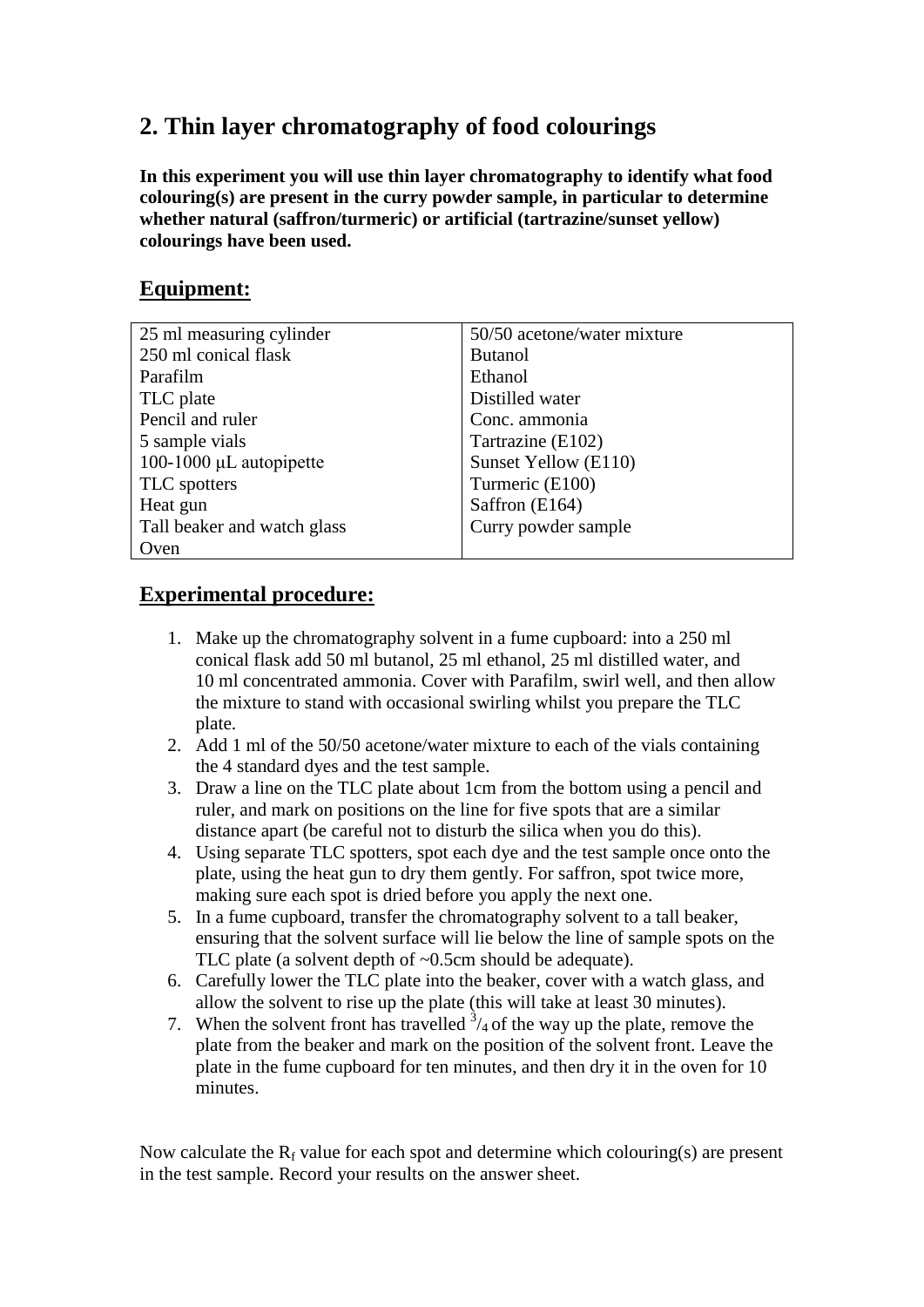## **Results:**

Draw a diagram of your TLC plate, labelling it clearly:

 $R_f$  value calculations: *Show details of your working out below the table.*

Distance moved by solvent front = \_\_\_\_\_\_\_\_\_\_

| <b>Spot</b>     | Tartrazine | Sunset | Turmeric | Saffron | Test   |
|-----------------|------------|--------|----------|---------|--------|
|                 |            | Yellow |          |         | Sample |
| <b>Distance</b> |            |        |          |         |        |
| moved           |            |        |          |         |        |
| $R_f$ Value     |            |        |          |         |        |
|                 |            |        |          |         |        |

Give your deduction about the food colouring in the curry powder: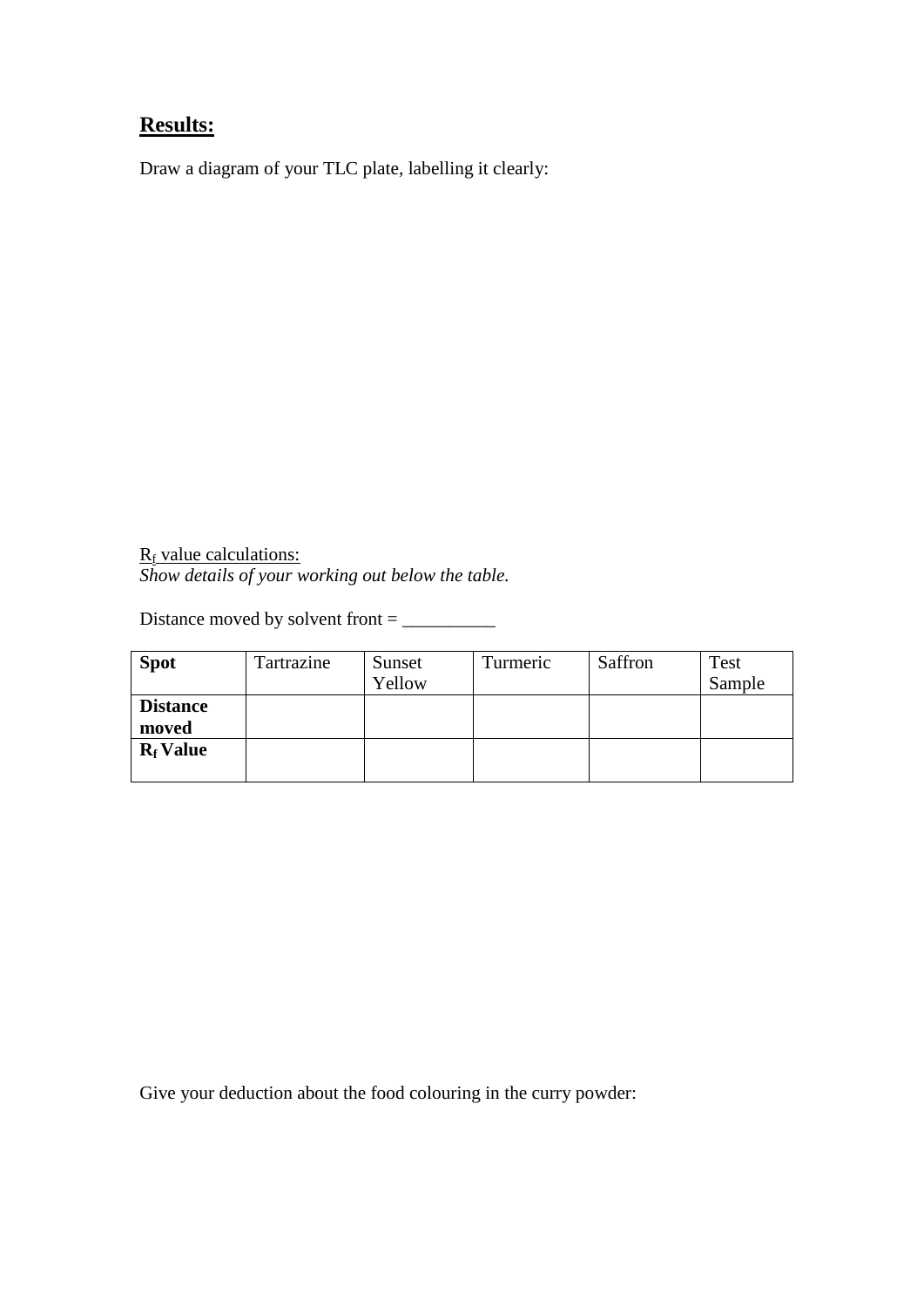## Experiment 2 - Background Information

### **Thin Layer Chromatography**

Chromatography involves the separation of components of a mixture. There are many different chromatographic methods of analysis, but they all work on the same principle; they all have a *stationary phase* (a solid, or a liquid supported on a solid) and a *mobile phase* (a liquid or a gas). The mobile phase, containing the components of the mixture, passes over (or through) the stationary phase. The different components travel at different rates according to how strongly each component is adsorbed onto the stationary phase, and are thus separated.

Thin layer chromatography uses a thin uniform layer of silica gel (or alumina) coated onto a sheet of glass or plastic. The silica gel (or alumina) is the stationary phase, and a suitable solvent (or mixture of solvents) is used as the mobile phase. The samples to be analysed are dissolved in a suitable medium and then applied to the TLC plate. Once dried, the plate is placed in a tank containing the mobile phase. The apparatus used for TLC is shown below:



A quantity called the **R<sup>f</sup>** value (Retardation Factor) is used to aid identification of the components of a mixture. This is calculated using the equation below:

$$
R_f = \frac{distance \, travelled \, by \, component \, spot}{distance \, travelled \, by \, solvent \, front}
$$

The dyes that you will be testing in this experiment may have more than one spot, if this is the case make sure you calculate the  $R_f$  value for each spot.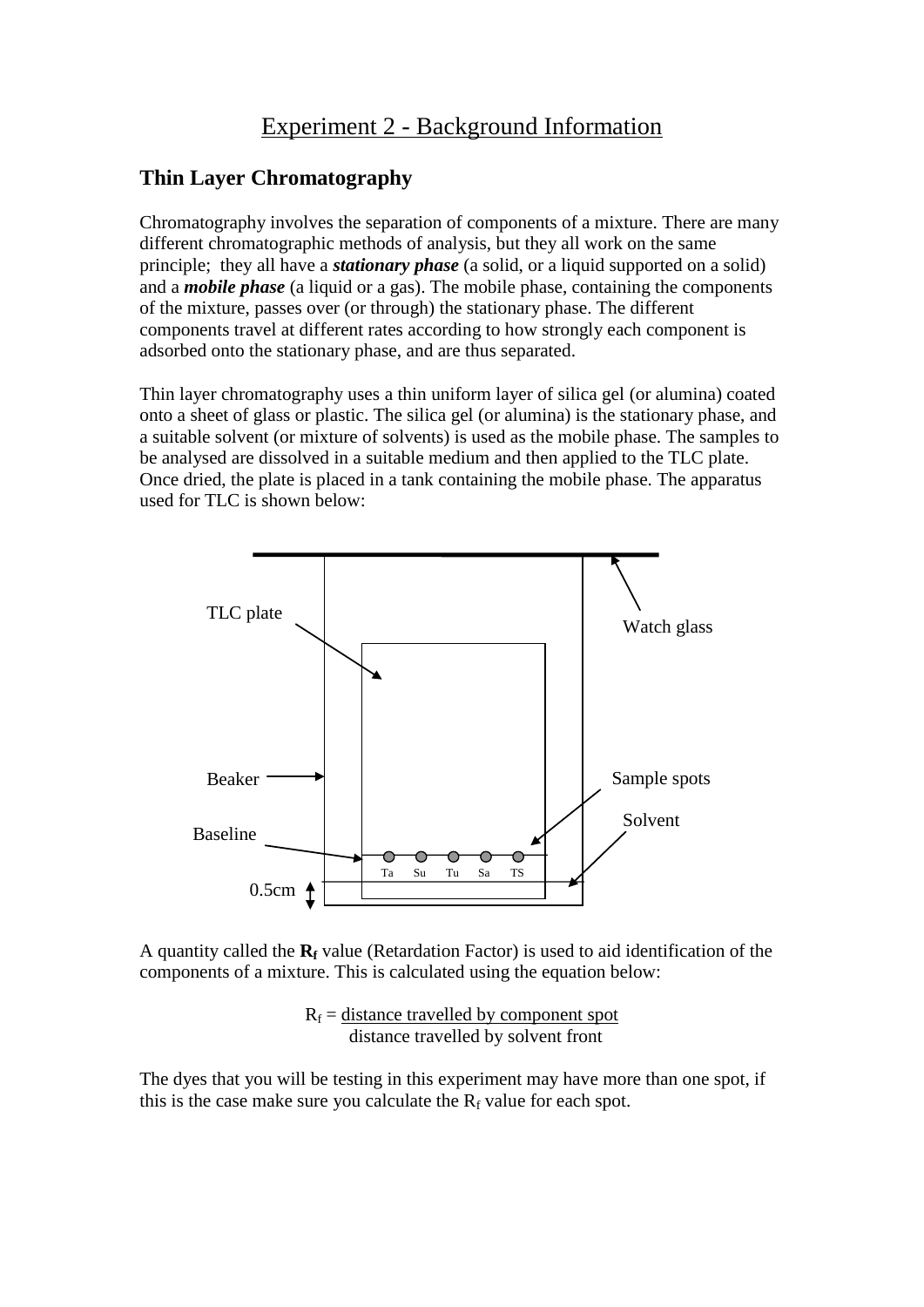## **3. Chromatographic analysis of petroleum hydrocarbons in soil**

**In this experiment you will carry out a solvent extraction using acetone in order to extract any petroleum hydrocarbons that may or may not be present in the questioned soil sample. You will then use gas chromatography to obtain GCtraces of the soil extract as well as diesel and petrol reference samples.**

## **Equipment:**

| 100 ml beaker                       | 25 g questioned soil sample                                     |
|-------------------------------------|-----------------------------------------------------------------|
| Balance                             | Acetone                                                         |
| 25 ml measuring cylinder            | Petrol standard $(10 \mu l \text{ in } 1 \text{ ml of hexane})$ |
| Foil                                | Diesel standard $(10 \mu l \text{ in } l \text{ ml of hexane})$ |
| Sonic bath                          | Hexane (to clean syringe)                                       |
| Funnel and filter paper             |                                                                 |
| Conical flask (to collect filtrate) |                                                                 |
| GC vial                             |                                                                 |
| Plastic pipette                     |                                                                 |
| GC instrument and computer          |                                                                 |
| Injection syringe                   |                                                                 |

## **Experimental Procedure:**

- 1. Weigh out between 20 and 25 g (note the exact weight to 2 decimal places) of the soil sample into a 100 ml beaker.
- 2. Add acetone to the sample; use 1ml of solvent for each 1 g of soil.
- 3. Cover the beaker with foil and place it in an ultra sonic bath (ca. 30 minutes).
- 4. Filter the sample using a funnel and fluted filter paper. Rinse the extracted soil once with 2 ml of acetone.
- 5. Using a plastic pipette transfer approximately 1 ml of the extract into a labelled GC vial.

CONSULT A DEMONSTRATOR ABOUT THE OPERATION OF THE GC.

- 6. When the GC is ready, inject 2 μl of your prepared sample and start the data collection (this will take about 15 minutes). Rinse out the syringe using the hexane and paper towel provided.
- 7. You will also need to inject the petrol and diesel reference solutions that have been prepared for you and are located by the GC instrument. (This step can be done before the solvent extraction.)

The 'blank' soil sample that was taken 50m away from the scene of the fire has been processed for you and you will be provided with the GC trace. Now compare the GC trace of the questioned soil sample with that of the blank soil sample and the petrol and diesel reference samples, and determine if there are any petroleum hydrocarbons present in the questioned soil sample.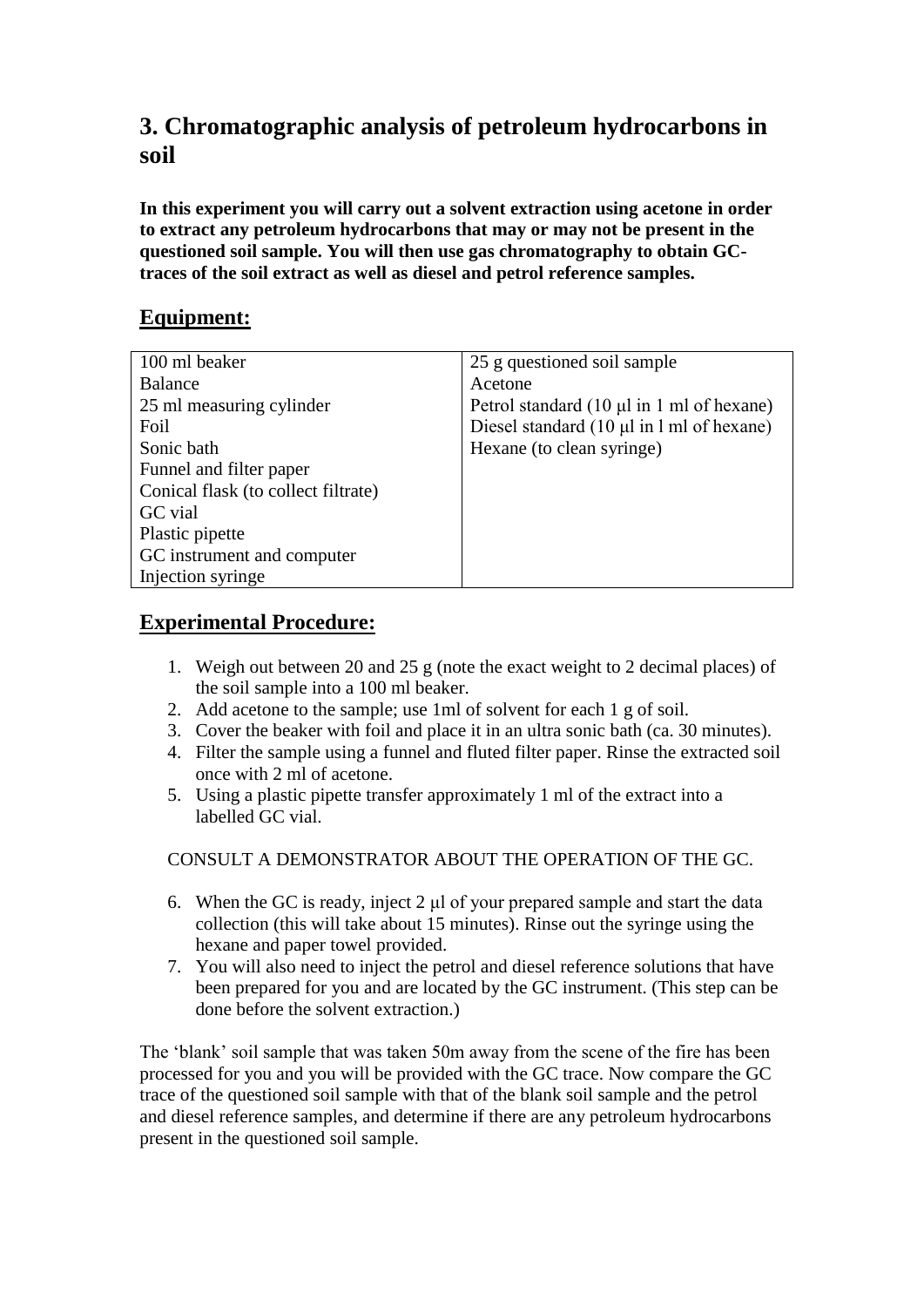# **Results:**

Chromatogram of petrol reference:

Chromatogram of diesel reference: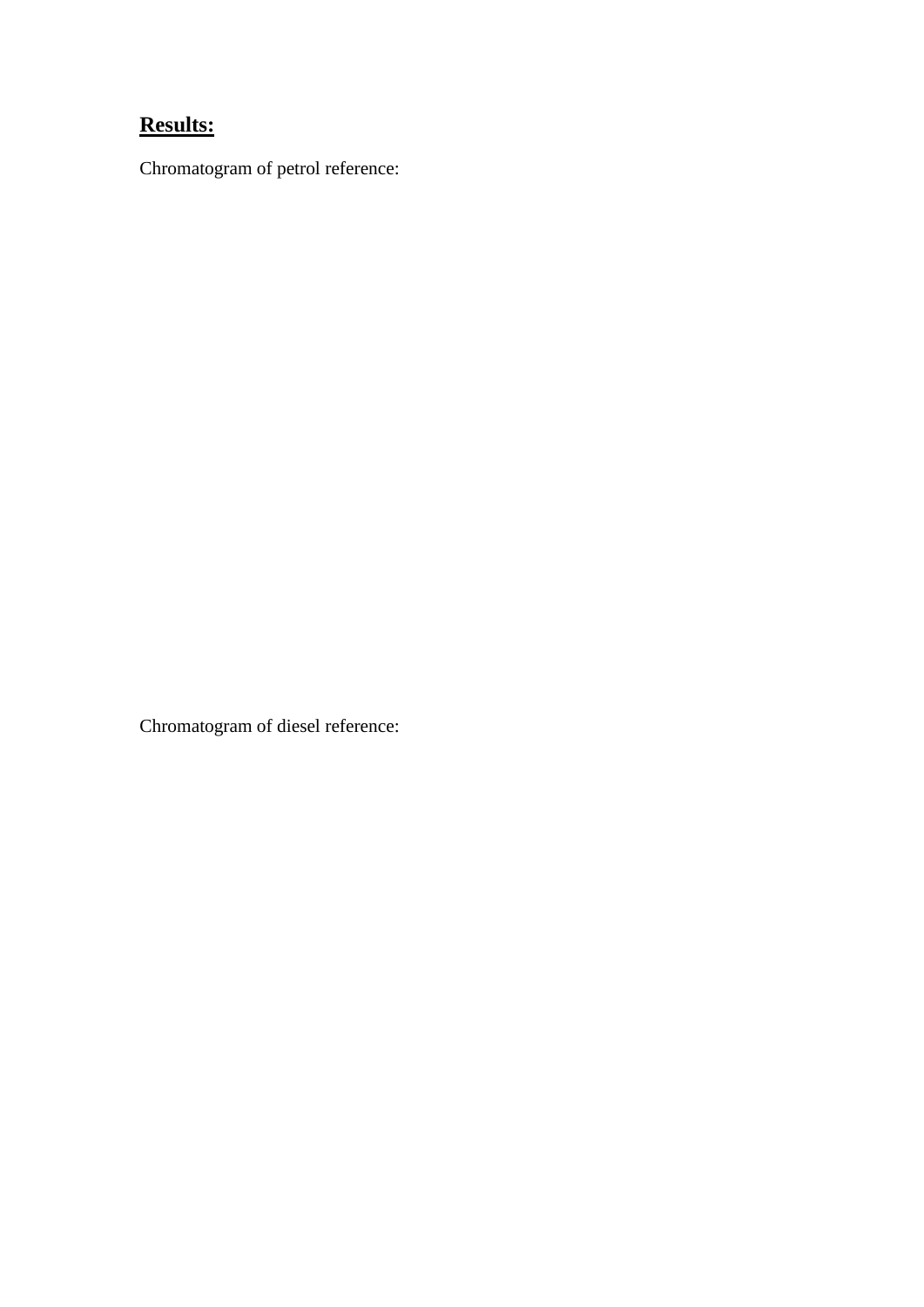Chromatogram of questioned soil sample:

Are there any petroleum hydrocarbons present in the soil sample from the scene of the fire? If so, identify the type of petroleum hydrocarbon. Explain your answer.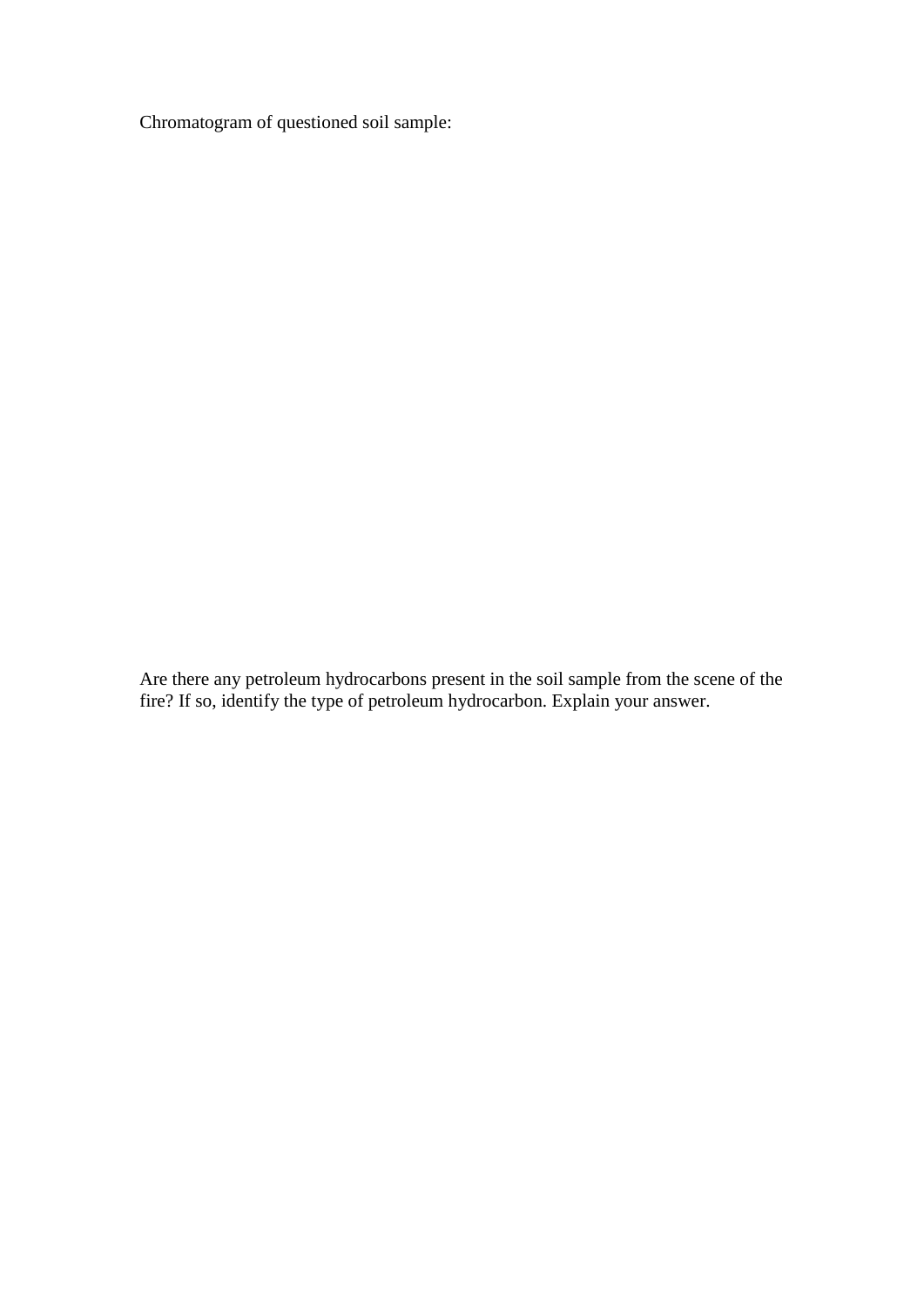## Experiment 3- Background Information

### **Gas Chromatography**

Gas chromatography (GC), like TLC, is another separation technique. However, in GC, the mobile phase is a carrier gas (in this experiment it is helium), and the stationary phase is a liquid that is adsorbed onto the surface of an inert solid and packed into a column.

A small amount of the sample to be analysed is drawn up into a microsyringe and injected into the injector port. The injector port is set at a temperature of around 200 °C so that the components of the mixture instantly volatilise, and then they are carried onto the column by the carrier gas. The temperature of the column can be varied from about 50 °C to 250 °C, depending upon the boiling point of the sample. If a sample has a wide boiling range, then temperature programming can be useful. The column temperature is increased (either continuously or in steps) as separation proceeds. (For this experiment, a temperature programme has been set up for you.) Separation occurs in the column as a result of differential partitioning of the individual compounds between the mobile and stationary phases.

The separated components are detected by a detector, which in this case is a flame ionisation detector (FID). This involves passing the gas flow from the column through a hydrogen flame. Organic compounds passing through this flame will produce ions and electrons which create a small current across the electrodes that can then be detected. The output is recorded as a series of peaks on a time-based recorder - each one representing a compound in the mixture. The retention time of these peaks can be used for qualitative identification by comparison with known components.

The diagram below shows the components of a GC system: